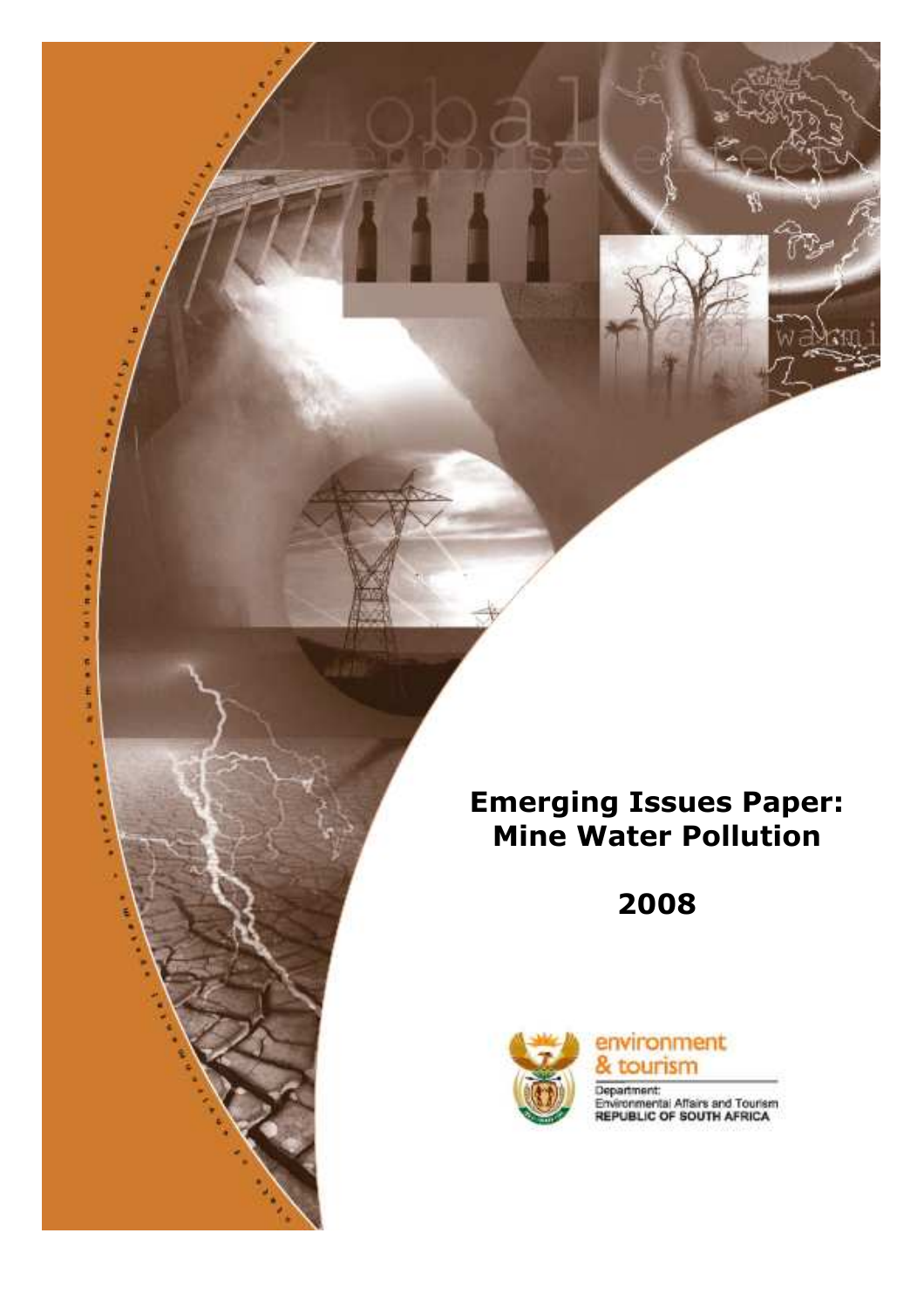## MINE WATER POLLUTION - ACID MINE DECANT, EFFLUENT AND TREATMENT: A CONSIDERATION OF KEY EMERGING ISSUES THAT MAY IMPACT THE STATE OF THE ENVIRONMENT

This document provides information on emerging issues that may affect the future state of the environment. The purpose of this paper is to draw attention to issues in preparation for the next state of environment reporting cycle.

#### Paper prepared for:

Department of Environmental Affairs and Tourism (DEAT) Directorate: Information Management

#### Prepared by:

Dr Suzan Oelofse CSIR, Natural Resources and the Environment

#### Peer reviewer:

Dr Antony Turton CSIR, Natural Resources and the Environment

#### Date:

#### March 2008

The views contained in this document are not necessarily those of government. The Department of Environmental Affairs and Tourism do not accept responsibility in respect of any information or advice given in relation to or as a consequence of anything contained herein.

ISBN NO: 978-0-9814178-5-1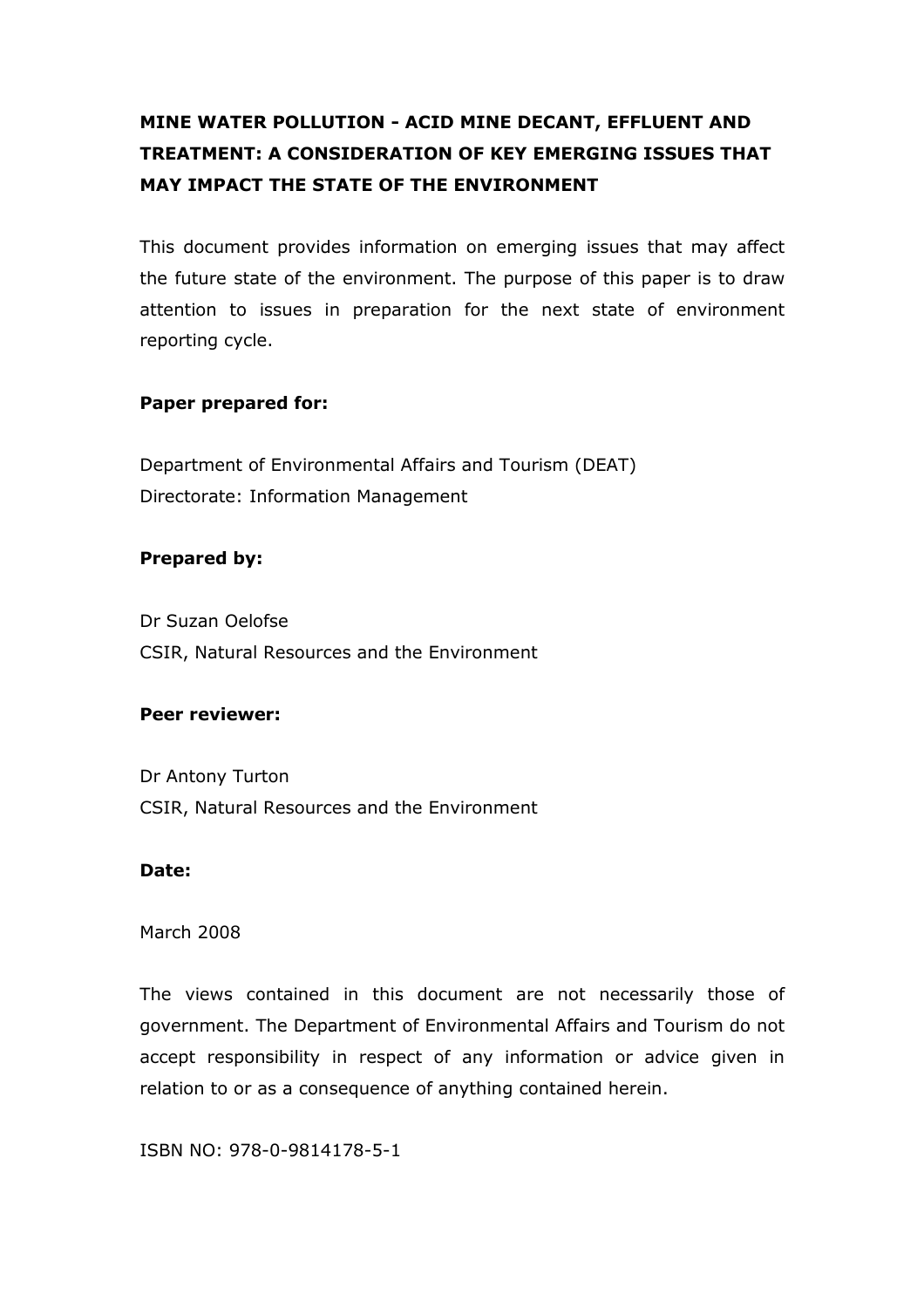## Introduction

A major environmental problem relating to mining in many parts of the world is uncontrolled discharge of contaminated water (or decant) from abandoned mines (Banks et al., 1997, Pulles et al., 2005). Commonly known as acid mine drainage (AMD), there is wide acceptance that this phenomenon is responsible for costly environmental and socio-economic impacts. While South Africa has made significant progress in shifting policy frameworks to address mine closure and mine water management, and the mining industry has changed its practices to conform to new legislation and regulations, vulnerabilities in the current system still remain.

AMD is characterized by low pH (high acidity), high salinity levels, elevated concentrations of sulphate, iron, aluminium and manganese, raised levels of toxic heavy metals such as cadmium, cobalt, copper, molybdenum and zinc, and possibly even radionuclides. The acidic water dissolves salts and mobilizes metals from mine workings and residue deposits. Dark, reddish-brown water and pH values as low as 2.5 persist at the site (Akcil and Koldas, 2006). AMD is not only associated with surface and groundwater pollution, but is also responsible for the degradation of soil quality, aquatic habitats and for allowing heavy metals to seep into the environment (Adler and Rascher, 2007). An exacerbating characteristic of AMD is its persistence – it is extremely difficult to rectify.

Certain expert assessments by the Environmental Protection Agency in 1987 concluded that "problems related to mining waste may be rated as second only to global warming and stratospheric ozone depletion in terms of ecological risk. The release to the environment of mining waste can result in profound, generally irreversible destruction of ecosystems". In many cases the polluted sites may never be fully restored, for pollution is so persistent that there is no available remedy (EEB, 2000).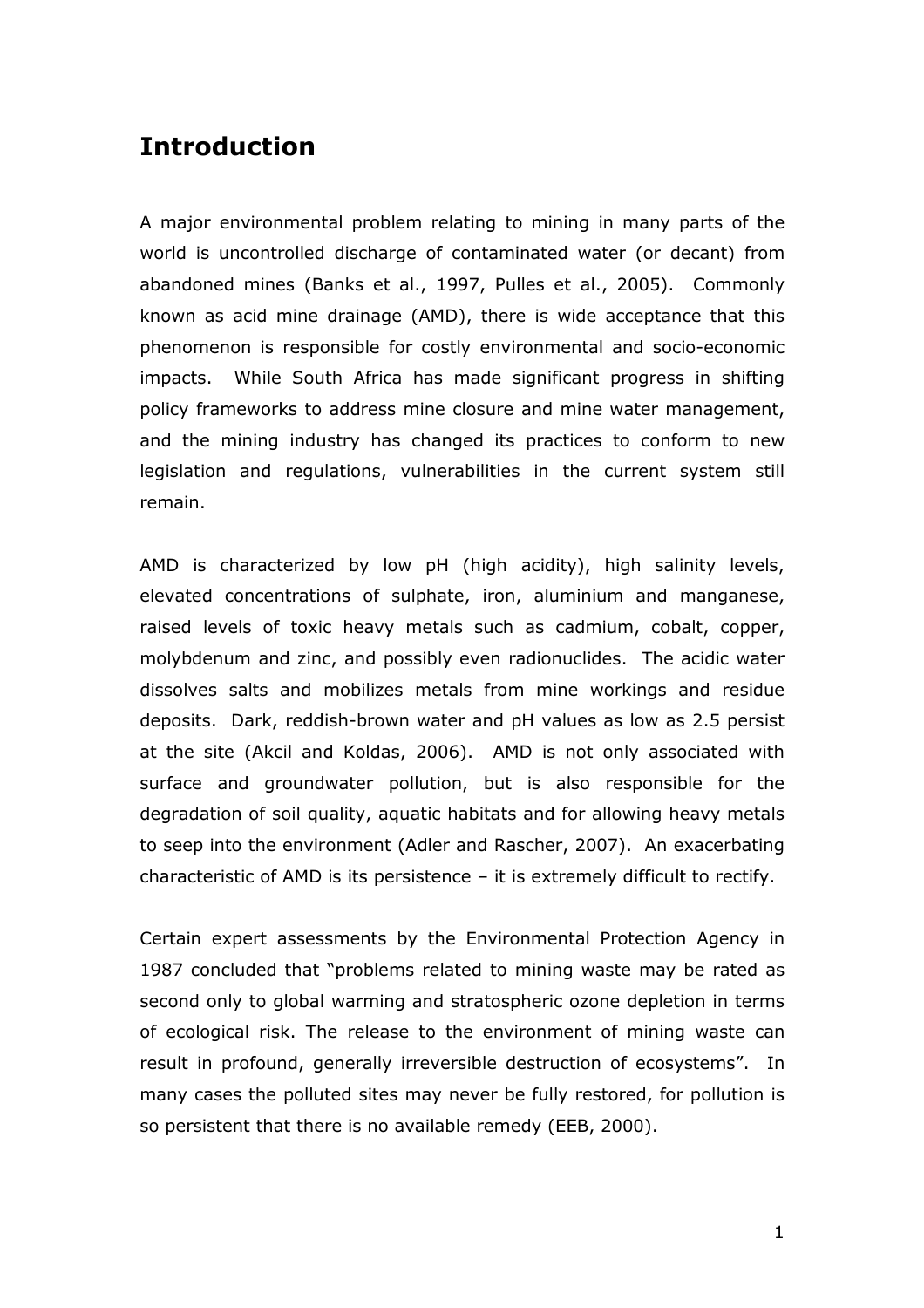In South Africa, an example of AMD is occurring on the West Rand in Gauteng Province. Acid mine water started to decant from defunct (closed) flooded underground mine workings on the West Rand in August 2002. "Decant has subsequently been manifested at various mine shafts and diffuse surface seeps in the area. Up until early-2005, and completion of storage and pumping facilities to contain and manage on average of 15 Mega-Litres per day (ML/d) of decant, the AMD found its way into an adjoining natural water course and flowed northward through a game reserve, and towards the Cradle of Humankind World Heritage Site" (Oelofse et al., 2007).

In April 2005, the media drew attention to the West Rand basin with news headlines such as "A rising acid tide" and "Acid river rocks Cradle of Humankind". The reports went on to state that "South Africa's renowned Cradle of Humankind in Gauteng, home to one of the world's richest hominid fossil sites, is under threat from highly acidic water pollution..." (Independent online, 14 April 2005) and "It is also threatening to drown the Sterkfontein caves." (Mail and Guardian, 12 April 2005). The Mail and Guardian also accused scientists, mining companies and government of reluctance to discuss the mine water decant and its impact publicly "…and yet it is the start of a problem of such magnitude that it will affect our environment and health for decades to come" (Mail and Guardian, 12 April 2005). More recent media reports have drawn attention to mine water pollution contaminating the Loskop Dam, Randfontein and Wonderfontein Spruit areas.

Specific water quality problems that are highlighted in the South Africa Environment Outlook Report (DEAT, 2006) include salinity and acidification. Acidification is directly related to mining, while mining is but one contributing factor leading to increased salinity (DEAT, 2006). The effect of mining on the environment includes the release of many chemical contaminants into water resources, environmental damage that can persist for a long after mine closure, and the health and safety of nearby communities being compromised.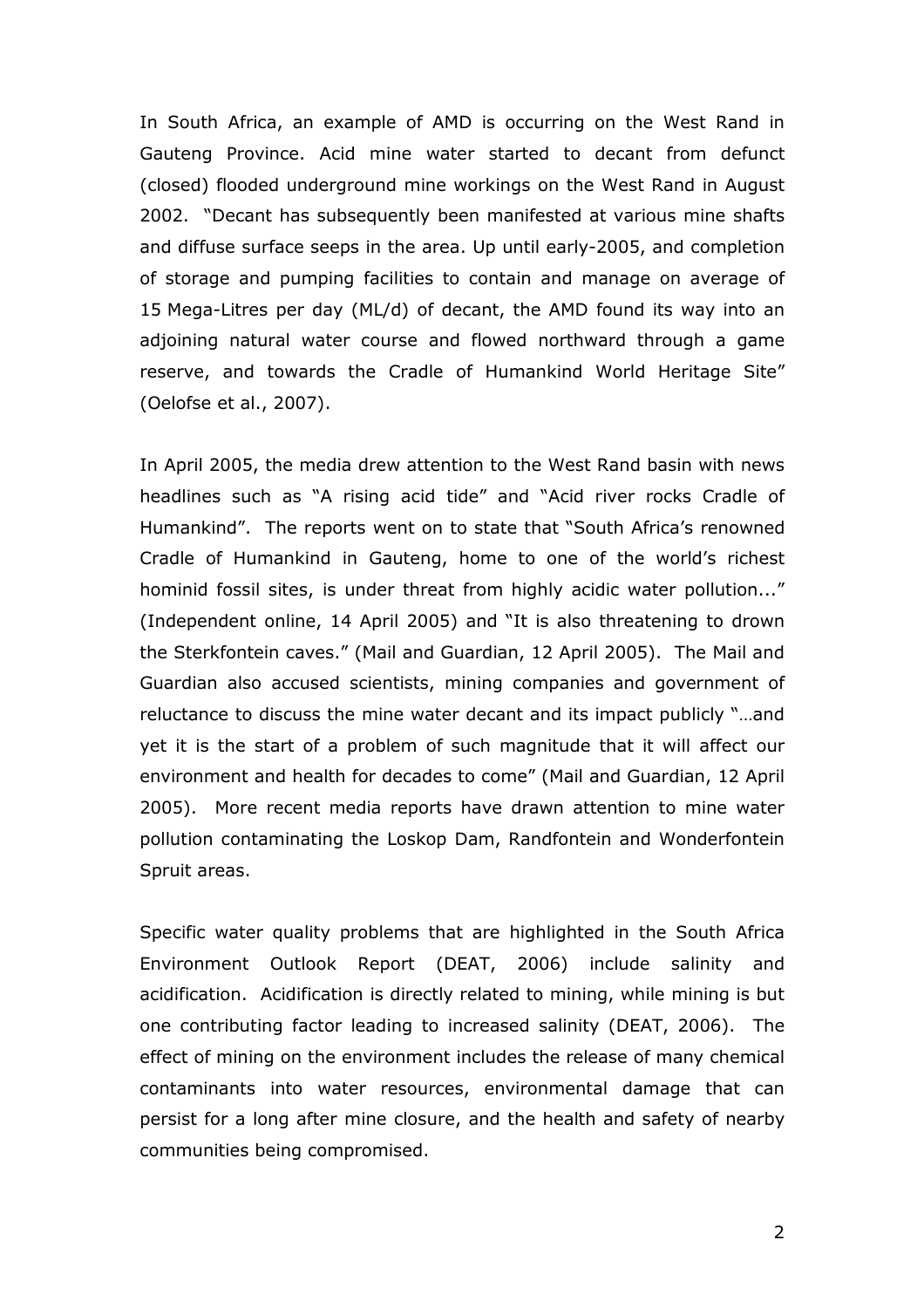## **Discussion**

Discharges of contaminated water from abandoned, derelict and/or ownerless mining sites is common to all countries where mining started prior to the promulgation of environmental legislation. In South Africa, the defunct Chamber of Mines Research Organisation (COMRO) conducted studies on the impact of gold mining activities on the environment of the Witwatersrand. More recently, the European Commission's 5th Framework R&D project carried out by the ERMITE (Environmental Regulation of Mine waters In The European Union) Consortium arguably represents the most comprehensive attempt to develop guidelines aimed at understanding and addressing mining impacts on the water environment within the context of catchment management strategies. This project has no doubt to some extent addressed the substantial gap in consistent information on how mining wastes are managed in different countries (Pulles et al. 2005), at least within the European Union.

The potential impacts of mining on the water environment are subdivided (ERMITE, 2004a) into those associated with phases of mining operations, namely:

- the act of mining itself;
- seepage of contaminated water from mine residue deposits (waste rock dumps and tailings dams) resulting from mineral processing/beneficiation;
- dewatering of active mining operations; and
- rewatering (flooding) of defunct/closed mine voids and discharge of untreated mine water.

A definition of "mine water" after ERMITE (2004b) reads "Mine water is water in mined ground including waste rock/tailings depositories and/or draining into an adjoining body of water including streams, lakes, aquifers, wetlands, and oceans". Sulphide minerals such as pyrite occur in most metal sulphide deposits and associated mining waste. The oxidation of these minerals in the presence of oxygen and water, produces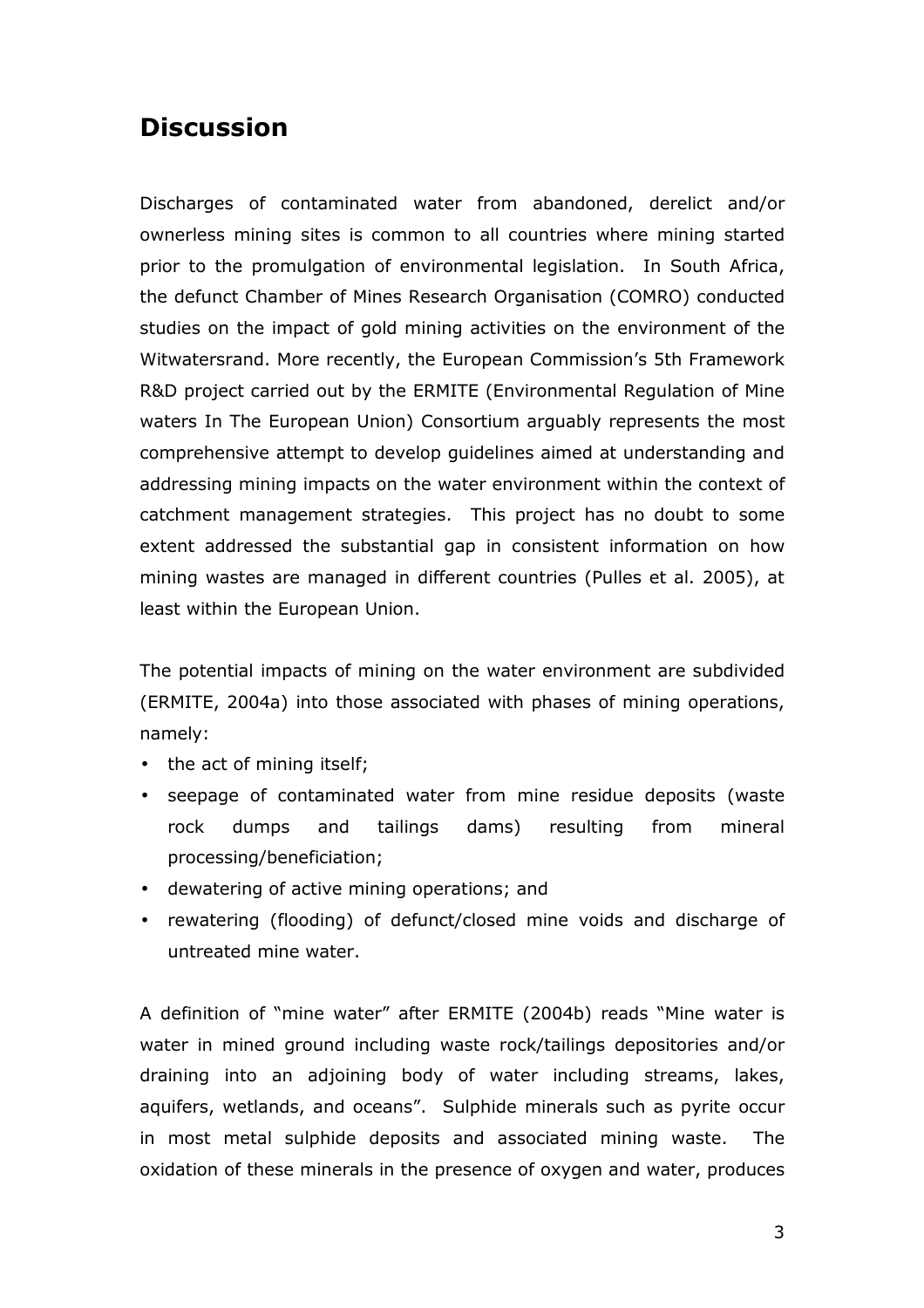acid mine water which manifests as AMD. Surface sources of AMD that present the greatest threat to the environment are coal discard dumps and slurry dams, gold tailings/slimes dams and waste rock dumps, and uranium slimes dams. Subsurface impacts are generally associated with water ingress (flooding) into underground mine workings, with the attendant threat of dewatering the source (and often pristine) groundwater regime and, in the post mining phase, providing a source of acid mine water for potential migration into the groundwater environment during rewatering (Banister et al., 2002).

A further consideration is the potential long-term pollution threat, since production of AMD may continue for many years after mines are closed and tailings dams decommissioned (Johnson and Hallberg, 2005). The persistent nature of AMD has been discussed by Younger (1997), who recognizes two components in its evolution over time. The shorter term component is associated with vestigial acidity (generated during rewatering) that declines over a period of 10 to 40 years. The longer term component is associated with the generation of juvenile acidity (formed in the zone of water table fluctuation after rewatering), and which "…will persist for several hundred years until mineral sources are depleted." (Younger, 1997).

The release to the environment of mining waste can result in profound, generally irreversible destruction of ecosystems. In 1989, it was estimated that about 19 300 km of streams and rivers, and about 72 000 ha of lakes and reservoirs worldwide had been seriously impacted by mine effluents, although the true scale of the environmental pollution caused is difficult to assess and quantify accurately (Johnson and Hallberg, 2005).

A study by Naicker et al. (2003) revealed that the groundwater in the mining district of Johannesburg, South Africa, is heavily contaminated and acidified as a result of oxidation of pyrite contained in the mine tailings dumps, and has elevated concentrations of heavy metals. Where the groundwater table is close to surface, the upper 20 cm of soil profiles are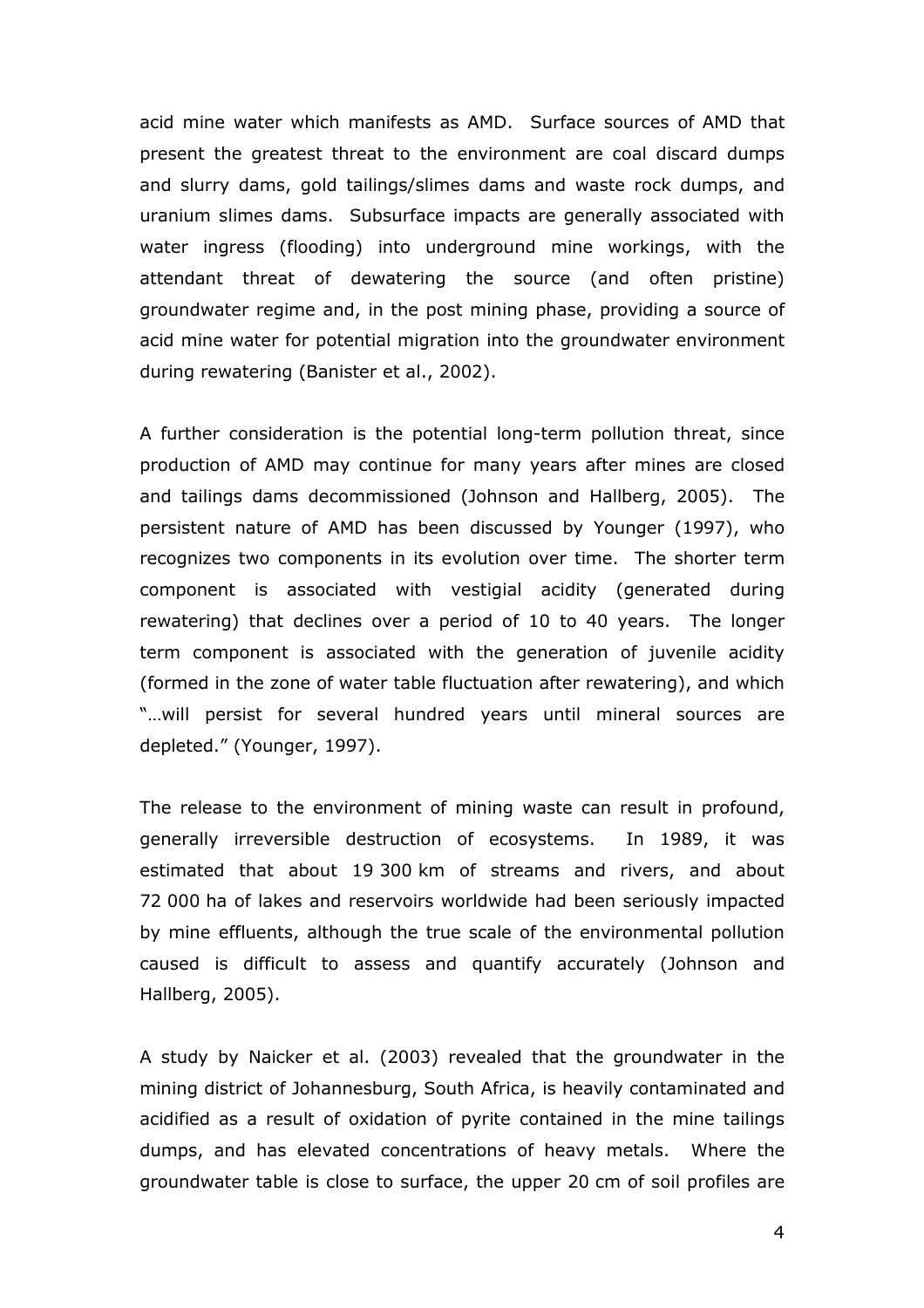severely contaminated by heavy metals due to capillary rise and evaporation of the groundwater. The polluted groundwater is discharging into streams in the area and contributes up to 20 % of the stream flow, causing an increase the acidity of the stream water. The effect of the contaminated water from the mines can persist for more than 10 km beyond the source (Naicker et al., 2003). Evidence of radionuclide pollution was found in the Wonderfonteinspruit Catchment (Wade et al, 2002; Coetzee et al, 2006; National Nuclear Regulator, 2007).

AMD is the most difficult mine waste problem to address (Durkin and Herrmann, 1994). Elaborate pumping systems were employed in the beginning of the 20th century to increase profits, resulting in the modification of the water table, the appearance of sinkholes, and elevated levels of water, air, and soil pollution (Adler and Rascher, 2007; Adler et al., 2007; IIED, 2002). Post-closure decant from defunct coal mines is estimated at 62 ML/d (DWAF, 2004), and in the order of 50 ML/d of acid mine water discharges into the Olifants River Catchment (Maree et al., 2004). It is clear, therefore, that significant volumes of polluted water need to be managed on a continuous basis for decades to come. These circumstances, however, do not imply only doom and gloom. The Emalahleni Water Reclamation Plant at Witbank is a state-of-the-art treatment plant able to treat 25 ML/d of acid mine water to a potable water standard (Günther et al., 2006). Although the principal beneficiary of the treated mine water is ostensibly the Emalahleni Local Municipality, it is arguably the receiving aquatic environment of AMD that benefits most, albeit incalculably, from the initiative in that less than AMD reaches it (Hobbs et al., in press). In a water scarce country such as South Africa, this key emerging issue also represents an opportunity.

A high confidence study of the fate and pathway of heavy metals and radionuclides associated with mine decant and AMD should be undertaken. This study will reveal where the pollution is traveling and if there is human risk involved, and therefore where management intervention is required. In addition a high confidence epidemiological study of off-mine populations impacted by mining activities is required. To date there are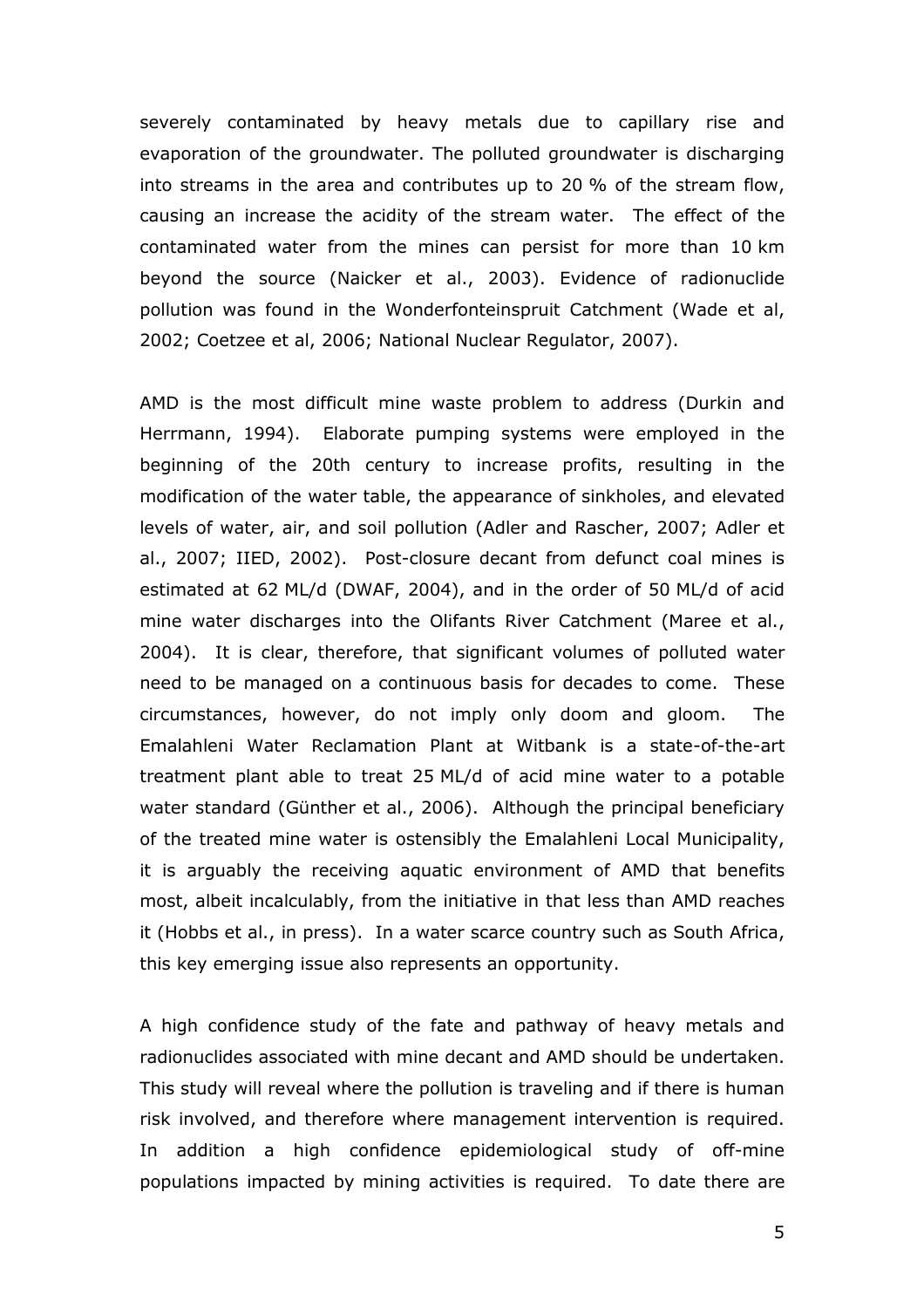no reliable data on human-related impacts associated with mining activities.

The extent of mine pollution impacts need to be determined. Remediation priority areas and actions need to be identified based on location and extent of mine pollution impacts. AMD follows the same flow pathways as water, and can therefore best be controlled by controlling water entry into the site of acid formation, by diversion of surface water away from the residue storage areas, prevention of groundwater infiltration into the mine workings, prevention of hydrological seepage into the affected areas and controlled placement of acid-generating waste (Akcil and Koldas, 2006).

Research is also required on strategies to utilize the storage potential of defunct/closed underground mine voids in optimally managing the generation of AMD in order to control its potential impact on the receiving surface and groundwater environments. Research is required on the further field impacts of AMD on potentially receiving dolomitic (karst) environments and the re-activation of springs dried-up due to dewatering.

### **Conclusions**

AMD is the single most important environmental concern from mining activities. It is a common problem in all countries where mining started prior to the promulgation of environmental legislation. Many mines are reaching the end of their productive life and as a result, dewatering is terminated and rewatering results in the decant of AMD, often at unpredictable locations. In addition, tailings dams and waste rock dumps constitute surface sources of AMD.

The threat of AMD to the environment is not solved in the short to medium term; it is likely to persist for centuries to come. Whilst AMD threatens the scarce water resources of South Africa, and as a result also human health and food security in mining areas, it also presents an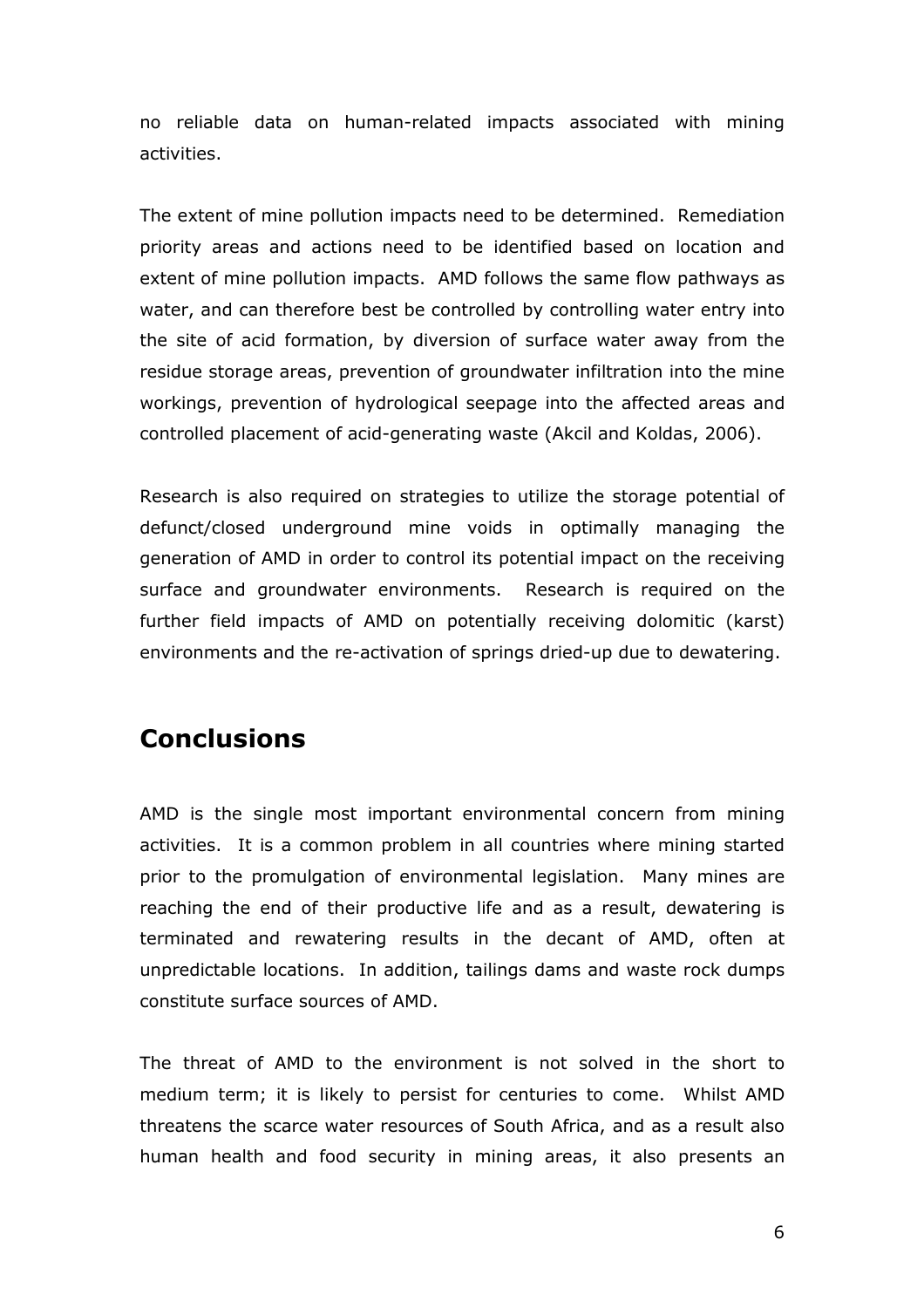opportunity to provide usable water through appropriate treatment technologies.

The legacies of the historic sites will remain problematic for many years to come due to the vast magnitude of the associated impacts. There are no easy solutions to the problem, but concerted efforts could lead to vast improvements and reductions in the environmental impacts associated with the historic sites. The primary management issues therefore include long term decant risk, acid mine drainage, water pumping and treatment and allocation of responsibility especially in light of the interconnectedness of the mines (Pulles et al., 2005).

Institutional fragmentation and overlapping or vaguely defined roles and responsibilities regarding the management and control over mining waste are common to Europe, the United States of America and South Africa (Godfrey et al., 2007). In general, waste management falls within the mandate of environmental authorities or agencies, while mining is addressed by mining authorities with little or no specific reference to mining waste. A single law devoted to mining waste will remove confusion and ambiguity in legislation. Policy and/or regulations based on sound scientific evidence, including the research described in this essay, should be developed.

## References

Adler, R., Funke, N., Kieran, F., & Turton, A. 2007. An Assessment of the Relationship Between the Government, the Mining Industry and the Role of Science in the Far West Rand of South Africa. Report. No. CSIR/NRE/WR/ER/2007/0019/C. CSIR, Pretoria.

Adler, R. and Rascher, J. 2007. A Strategy for the Management of Acid Mine Drainage from Gold Mines in Gauteng. Report. No. CSIR/NRE/PW/ER/2007/0053/C. CSIR, Pretoria.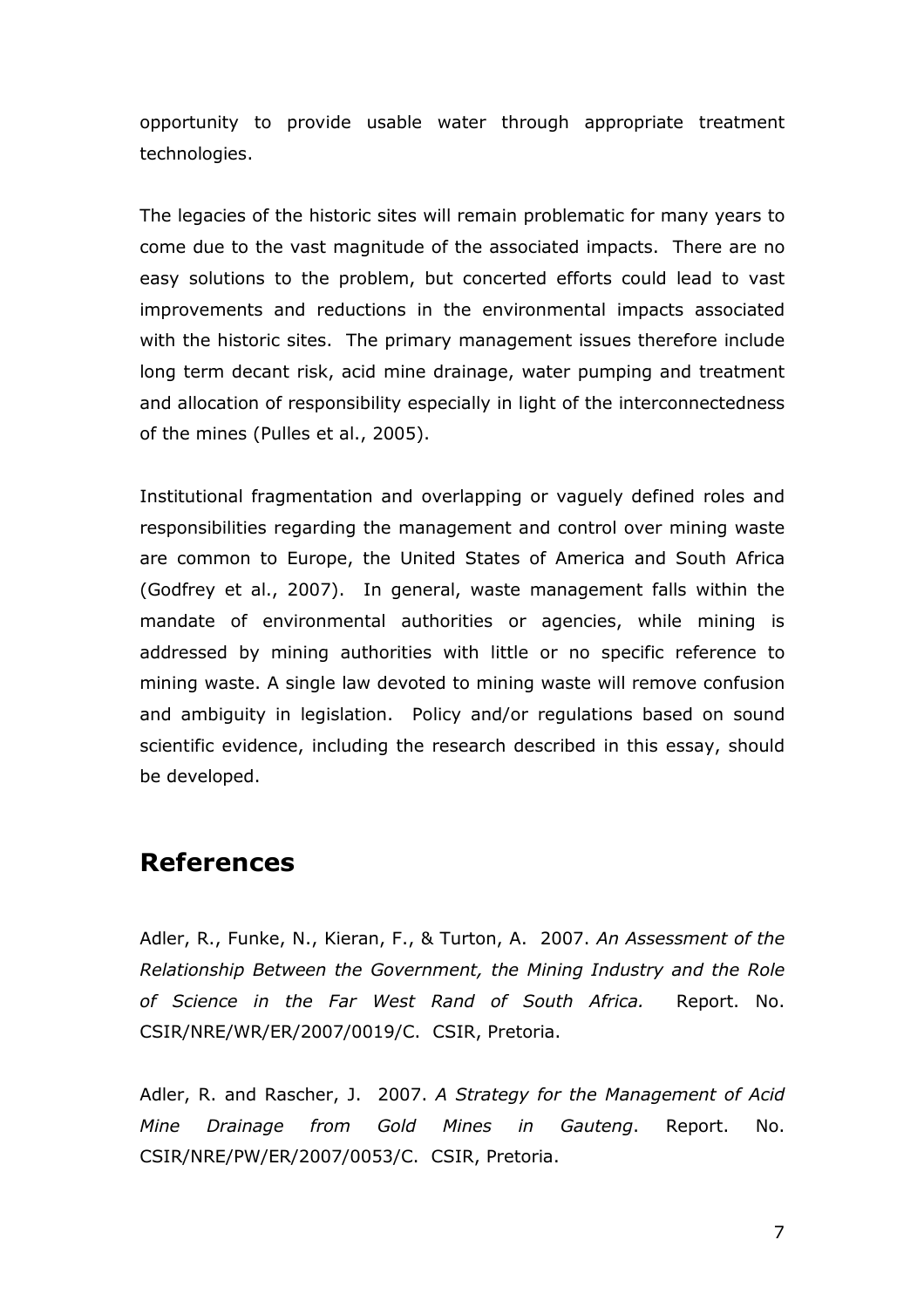Akcil, A. and Koldas, S. 2006. Acid Mine Drainage (AMD): causes, treatment and case studies. Journal of Cleaner Production 14, 1139- 1145.

Banister, S., van Biljon, M., & Pulles, W. 2002. Development of appropriate procedures for water management when planning underground mine closure – A regional approach using Gold mining as a case study In: Proceedings of the WISA Mine Water division – Mine closure conference, 23-24 October 2002.

Banks, D., Younger, P.L., Arnesen, R-T., Iversen, E.R., & Banks, S.B. 1997. Mine-water chemistry: the good, the bad and the ugly. Environmental Geology 32 (3), 157-174.

Coetzee, H., Winde, F. & Wade, P.W. 2006. An Assessment of Sources, Pathways, Mechanisms and Risks of Current and Potential Future Pollution of Water and Sediments in Gold-Mining Areas of the Wonderfonteinspruit Catchment. WRC Report No. 1214/1/06. Pretoria: Water Research Commission.

DEAT. 2006. South Africa Environment Outlook: A report on the state of environment. Department of Environmental Affairs and Tourism, Pretoria.

DWAF. 2004. Olifants Water Management Area: Internal Strategic Perspective. Report P WMA 04/0000/00/0304. Department of Water Affairs and Forestry, Pretoria.

Durkin, T.V. and Herrmann, J.G. 1994. Focussing n the problems of Mining waste: an introduction to Acid Mine Drainage. Managing environmental problems at inactive and Abandoned metal mine sites. EPA Seminar Publication No. EPA/625/R-95/007.

ERMITE Consortium. 2004a. Mining Impacts on the Fresh Water Environment: Technical and Managerial Guidelines for Catchment Scale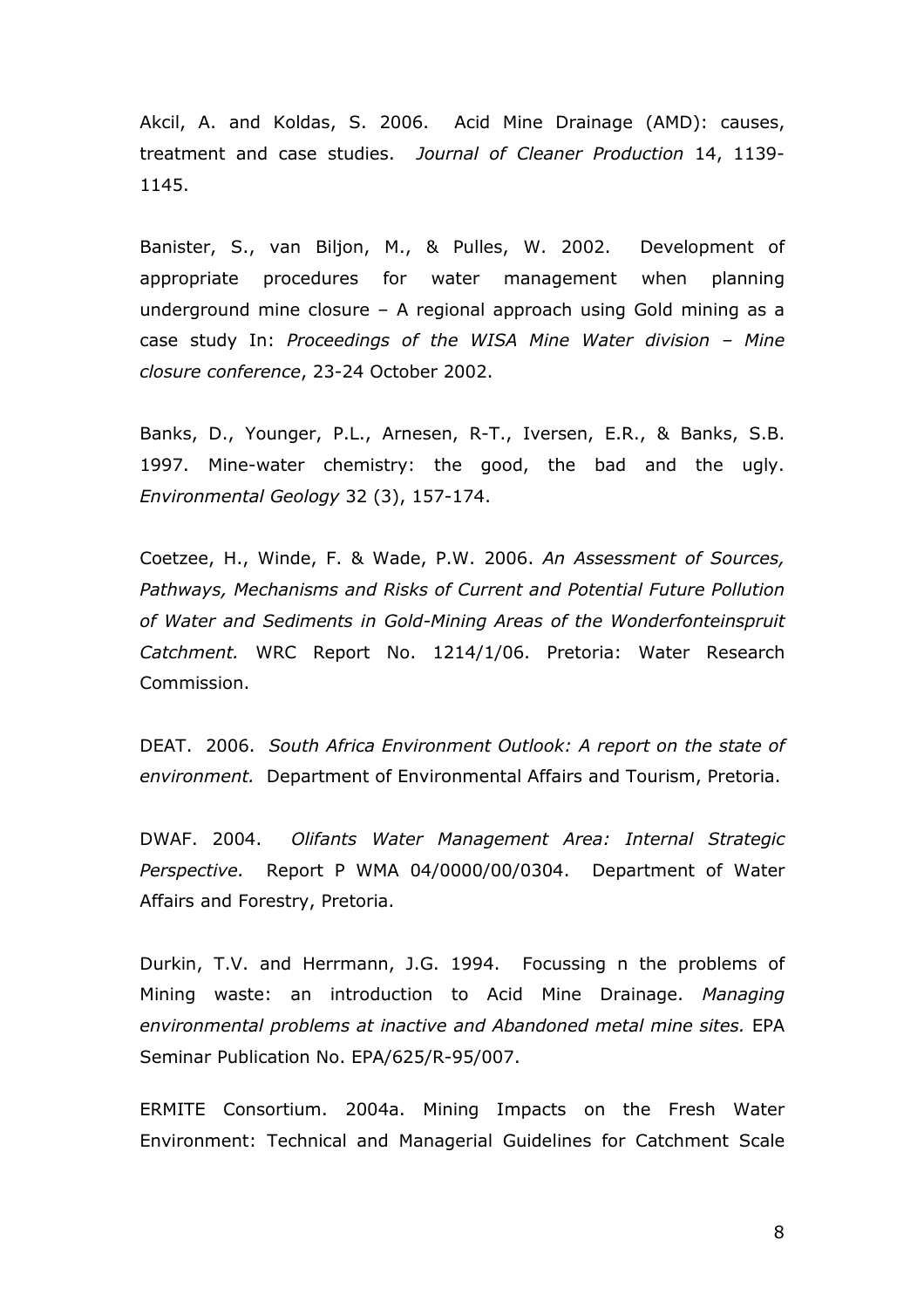Management. Younger, P.L. & Wolkersdorfer, C. (eds). Mine Water and the Environment 23A: S2-S80.

ERMITE Consortium. 2004b. Workshop Report 2.1 1st UK Stakeholder Meeting. Nuttall, C., Amezaga, J.M., & Younger, P.L. (eds). Online. Available at: http://www.minewater.net

EEB. 2000. The environmental performance of the mining industry and the action necessary to strengthen European legislation in the wake of the Tisza-Danube pollution. European Environmental Bureau. Document No. 2000/016. 32 pp.

Günther, P., Mey, W., & Van Niekerk, A. 2006. A sustainable mine water treatment initiative to provide potable water for a South African city – a public-private partnership. Water in Mining Conference. Brisbane, 14-16 November 2006.

Godfrey, L., Oelofse, S., Phiri, A., Nahman, A., and Hall, J. 2007. Mineral Waste: The required governance environment to enable reuse. Report No. CSIR/NRE/PW/2007/0080/C. CSIR, Pretoria.

Hobbs, P.J., Oelofse, S.H.H., & Rascher, J. In press. Management of Environmental Impacts from Coal Mining in the Upper Olifants River Catchment as a Function of Age and Scale.

IIED. 2002. Research on Mine Closure Policy, in Mining, Minerals and Sustainable Development. International Institute for Environment and Development.

Independent Online. 2005. Acid river rocks the Cradle of Humankind by Alameen Templeton, 14 April 2005.

Johnson, D.B. and Hallberg, K.B. 2005. Acid mine drainage remediation options: a review. Science of the Total Environment, 338, 3-14.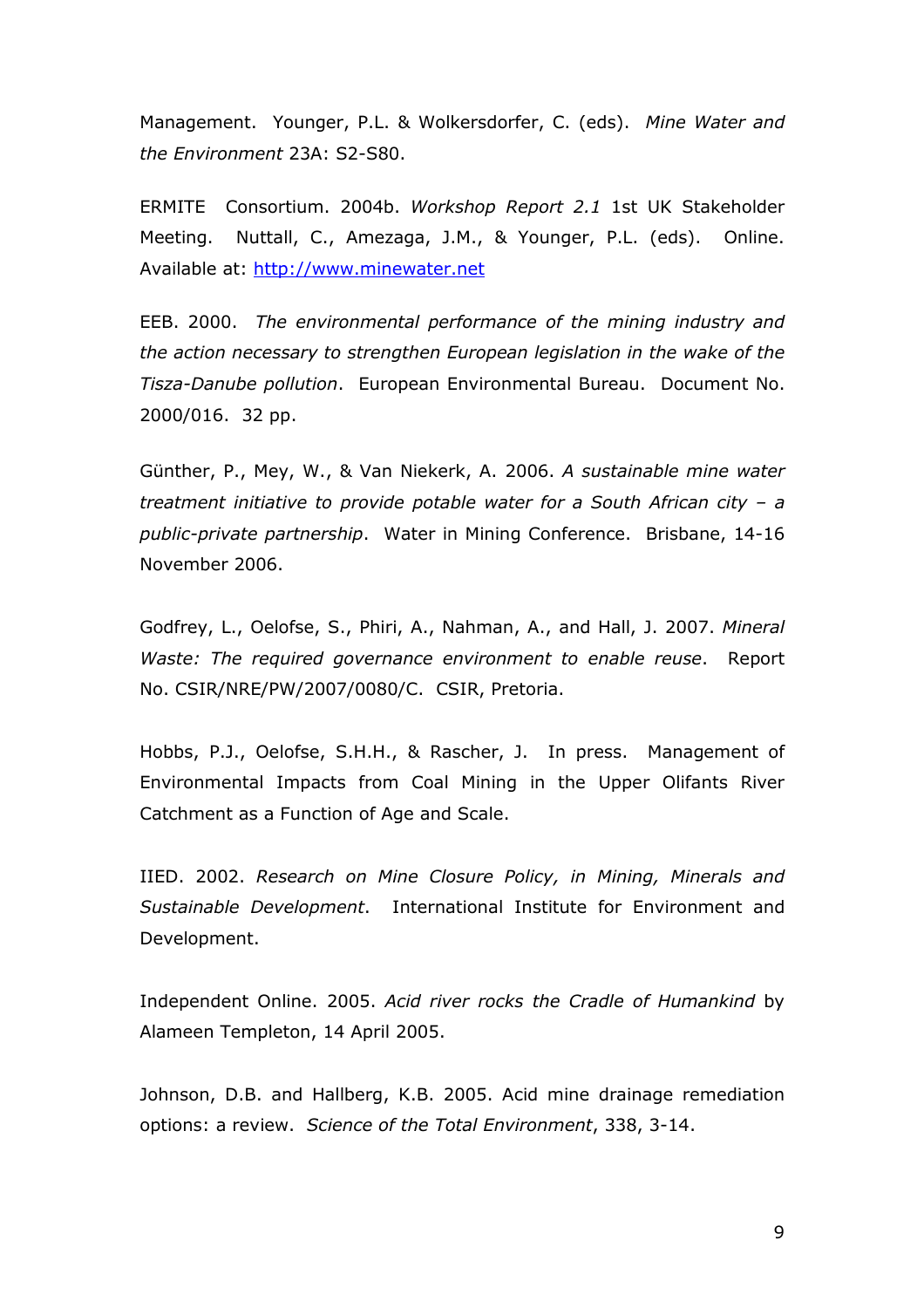Mail and Guardian. 2005. A rising acid tide by Melissa Fourie, 12 April 2005.

Maree, J.P., Hlabela, P., Nengovhela, A.J., Geldenhuys, A.J., Mbhele, N., Nevhulaudzi, T. & Waanders, F.B. 2004. Treatment of mine water for sulphate and metal removal using barium sulphide. Mine Water and the Environment, 23(4), 195-203.

Naicker, K., Cukrowska, E., & McCarthy, T.S. 2003. Acid mine drainage from gold mining activities in Johannesburg, South Africa and environs. Environmental Pollution 122, 29-40.

National Nuclear Regulator. 2007. Radiological Impacts of the Mining Activities to the Public in the Wonderfonteinspruit Catchment Area. Report No. TR-RRD-07-0006. (Brenk Report). Pretoria: National Nuclear Regulator. 125 pp.

Oelofse, S.H.H., Hobbs, P.J., Rascher, J. & Cobbing, J.E. 2007. The pollution and destruction threat of gold mining waste on the Witwatersrand - A West Rand case study. Symposium on Environmental Issues and Waste Management in Energy and Mineral Production (SWEMP 2007), 11-13 December 2007. Bangkok.

Pulles, W., Banister, S. & Van Biljon, M. 2005. The development of appropriate procedures towards and after closure of underground gold mines from a water management perspective. Report No. 1215/1/05. Water Research Commission, Pretoria.

Wade, P.W., Woodbourne, S., Morris, W.M., Vos, P. & Jarvis, N.W. 2002. Tier 1 Risk Assessment of Selected Radionuclides in Sediments of the Mooi River Catchment. WRC Project No. K5/1095. Water Research Commission, Pretoria.